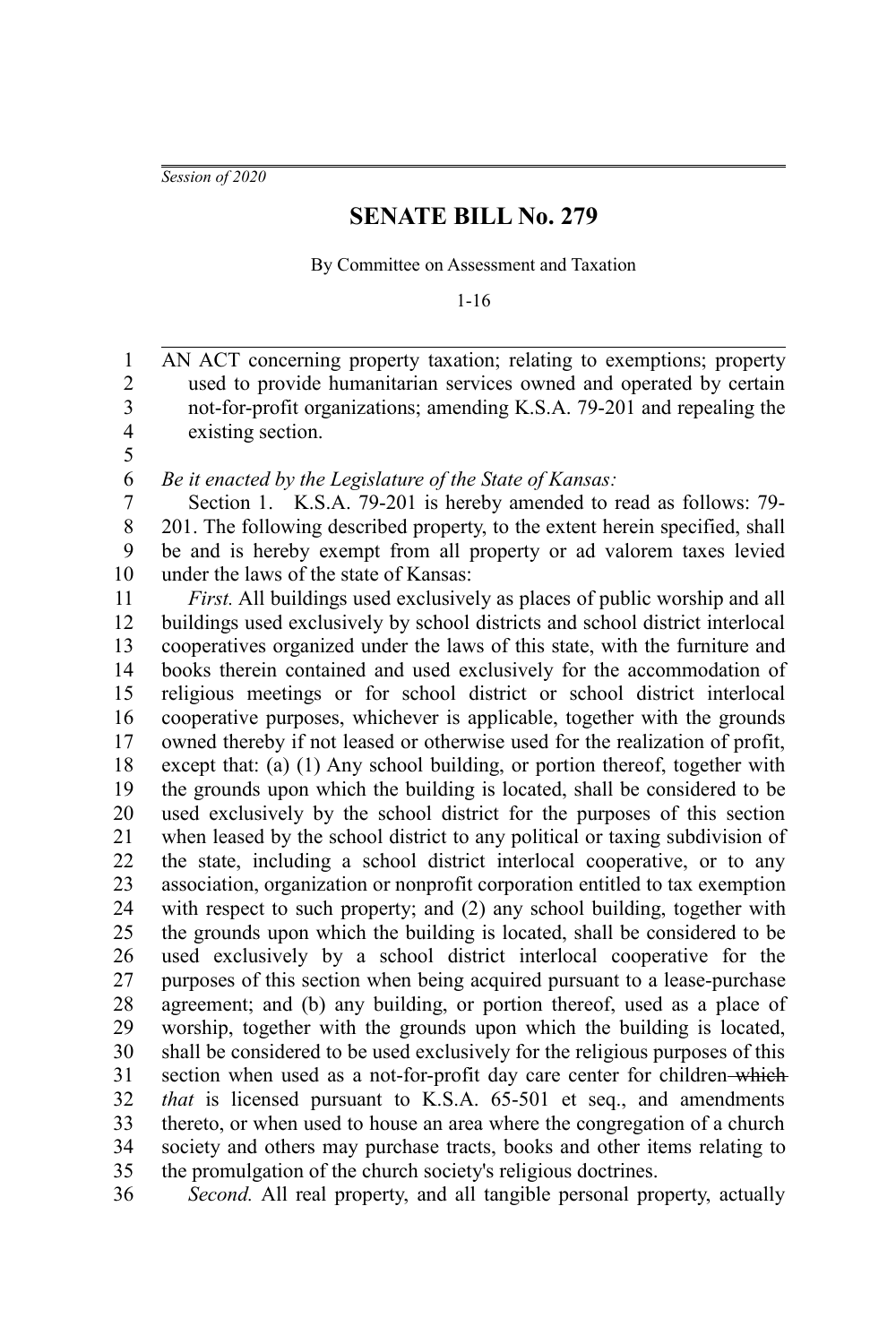and regularly used exclusively for literary, educational, scientific, religious, benevolent or charitable purposes, including property used exclusively for such purposes by more than one agency or organization for one or more of such exempt purposes. Except with regard to real property which *that* is owned by a religious organization, is to be used exclusively for religious purposes and is not used for a nonexempt purpose prior to its exclusive use for religious purposes which property shall be deemed to be actually and regularly used exclusively for religious purposes for the purposes of this paragraph, this exemption shall not apply to such property, not actually used or occupied for the purposes set forth herein, nor to such property held or used as an investment even though the income or rentals received therefrom is used wholly for such literary, educational, scientific, religious, benevolent or charitable purposes. In the event any such property which *that* has been exempted pursuant to the preceding sentence is not used for religious purposes prior to its conveyance which *that* results in its use for nonreligious purposes, there shall be a recoupment of property taxes in an amount equal to the tax which *that* would have been levied upon such property except for such exemption for all taxable years for which such exemption was in effect. Such recoupment tax shall become due and payable in such year as provided by K.S.A. 79-2004, and amendments thereto. A lien for such taxes shall attach to the real property subject to the same on November 1 in the year such taxes become due and all such taxes remaining due and unpaid after the date prescribed for the payment thereof shall be collected in the manner provided by law for the collection of delinquent taxes. Moneys collected from the recoupment tax hereunder shall be credited by the county treasurer to the several taxing subdivisions within which such real property is located in the proportion that the total tangible property tax levies made in the preceding year for each such taxing subdivision bear to the total of all such levies made in that year by all such taxing subdivisions. Such moneys shall be credited to the general fund of the taxing subdivision or if such taxing subdivision is making no property tax levy for the support of a general fund such moneys may be credited to any other tangible property tax fund of general application of such subdivision. This exemption shall not be deemed inapplicable to property which *that* would otherwise be exempt pursuant to this paragraph because an agency or organization: (a) Is reimbursed for the provision of services accomplishing the purposes enumerated in this paragraph based upon the ability to pay by the recipient of such services; or (b) is reimbursed for the actual expense of using such property for purposes enumerated in this paragraph; or (c) uses such property for a nonexempt purpose which *that* is minimal in scope and insubstantial in nature if such use is incidental to the exempt purposes of this paragraph; or (d) charges a reasonable fee for admission to cultural or educational 1 2 3 4 5 6 7 8 9 10 11 12 13 14 15 16 17 18 19 20 21 22 23 24 25 26 27 28 29 30 31 32 33 34 35 36 37 38 39 40 41 42 43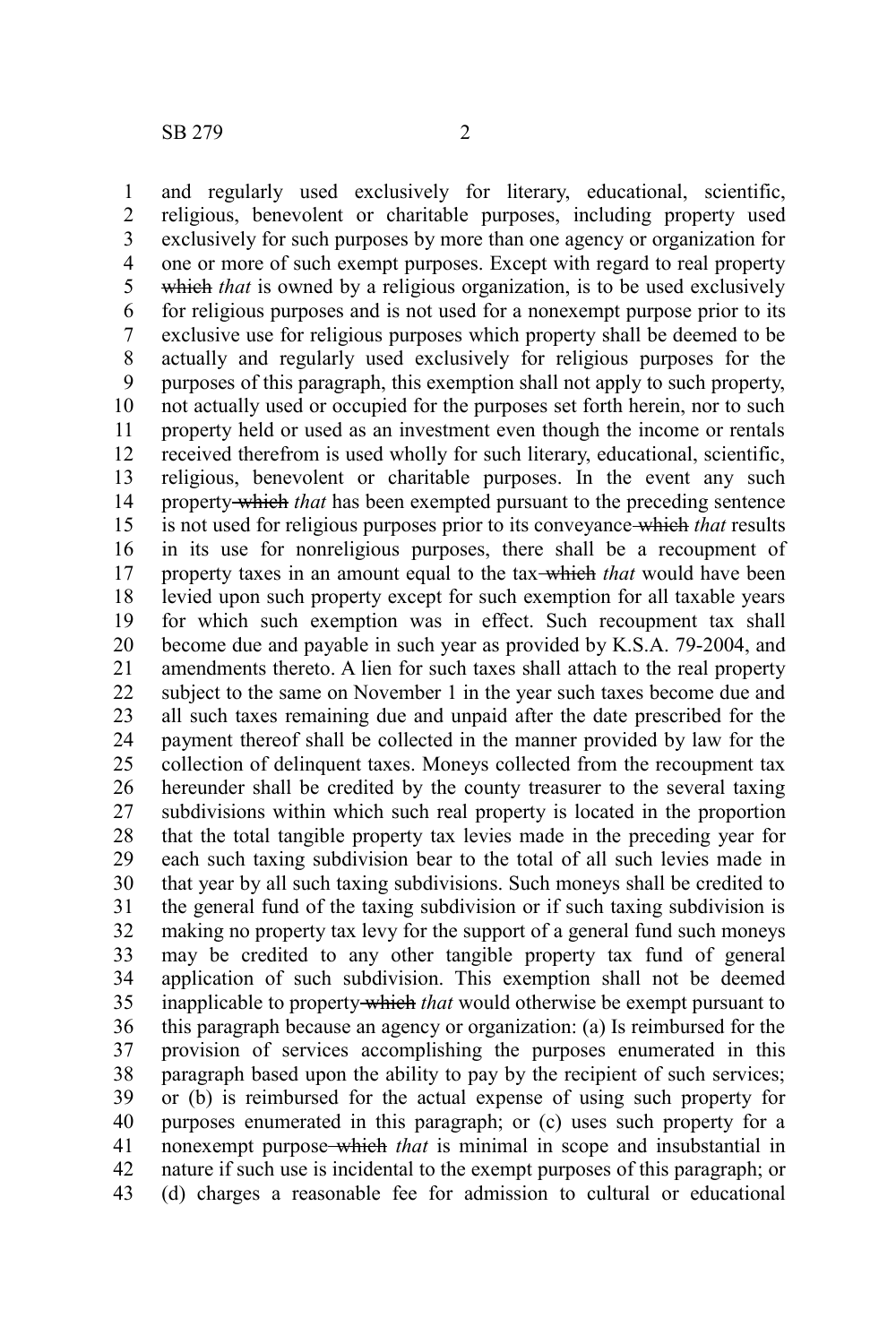activities or permits the use of its property for such activities by a related agency or organization, if any such activity is in furtherance of the purposes of this paragraph; or (e) is applying for an exemption pursuant to this paragraph for a motor vehicle that is being leased for a period of at least one year. 1 2 3 4 5

*Third.* All moneys and credits belonging exclusively to universities, colleges, academies or other public schools of any kind, or to religious, literary, scientific or benevolent and charitable institutions or associations, appropriated solely to sustain such institutions or associations, not exceeding in amount or in income arising therefrom the limit prescribed by the charter of such institution or association. 6 7 8 9 10 11

*Fourth.* The reserve or emergency funds of fraternal benefit societies authorized to do business under the laws of the state of Kansas. 12 13

*Fifth.* All buildings of private nonprofit universities or colleges-which *that* are owned and operated by such universities and colleges as student union buildings, presidents' homes and student dormitories. 14 15 16

*Sixth.* All real and tangible personal property actually and regularly used exclusively by the alumni association associated by its articles of incorporation with any public or nonprofit Kansas college or university approved by the Kansas board of regents to confer academic degrees or with any community college approved by its board of trustees to grant certificates of completion of courses or curriculum, to provide accommodations and services to such college or university or to the alumni, staff or faculty thereof. 17 18 19 20 21 22 23 24

*Seventh.* All parsonages owned by a church society and actually and regularly occupied and used predominantly as a residence by a minister or other clergyman of such church society who is actually and regularly engaged in conducting the services and religious ministrations of such society, and the land upon which such parsonage is located to the extent necessary for the accommodation of such parsonage. 25 26 27 28 29 30

*Eighth.* All real property, all buildings located on such property and all personal property contained therein, actually and regularly used exclusively by any individually chartered organization of honorably discharged military veterans of the United States armed forces or auxiliary of any such organization, which *that* is exempt from federal income taxation pursuant to section  $501(c)(19)$  of the federal internal revenue code of 1986, for clubhouse, place of meeting or memorial hall purposes, and real property to the extent of not more than two acres, and all buildings located on such property, actually and regularly used exclusively by any such veterans' organization or its auxiliary as a memorial park. 31 32 33 34 35 36 37 38 39 40

*Ninth. For all taxable years commencing after December 31, 2018,* all real property and tangible personal property actually and regularly used by a community service organization for the predominant purpose of 41 42 43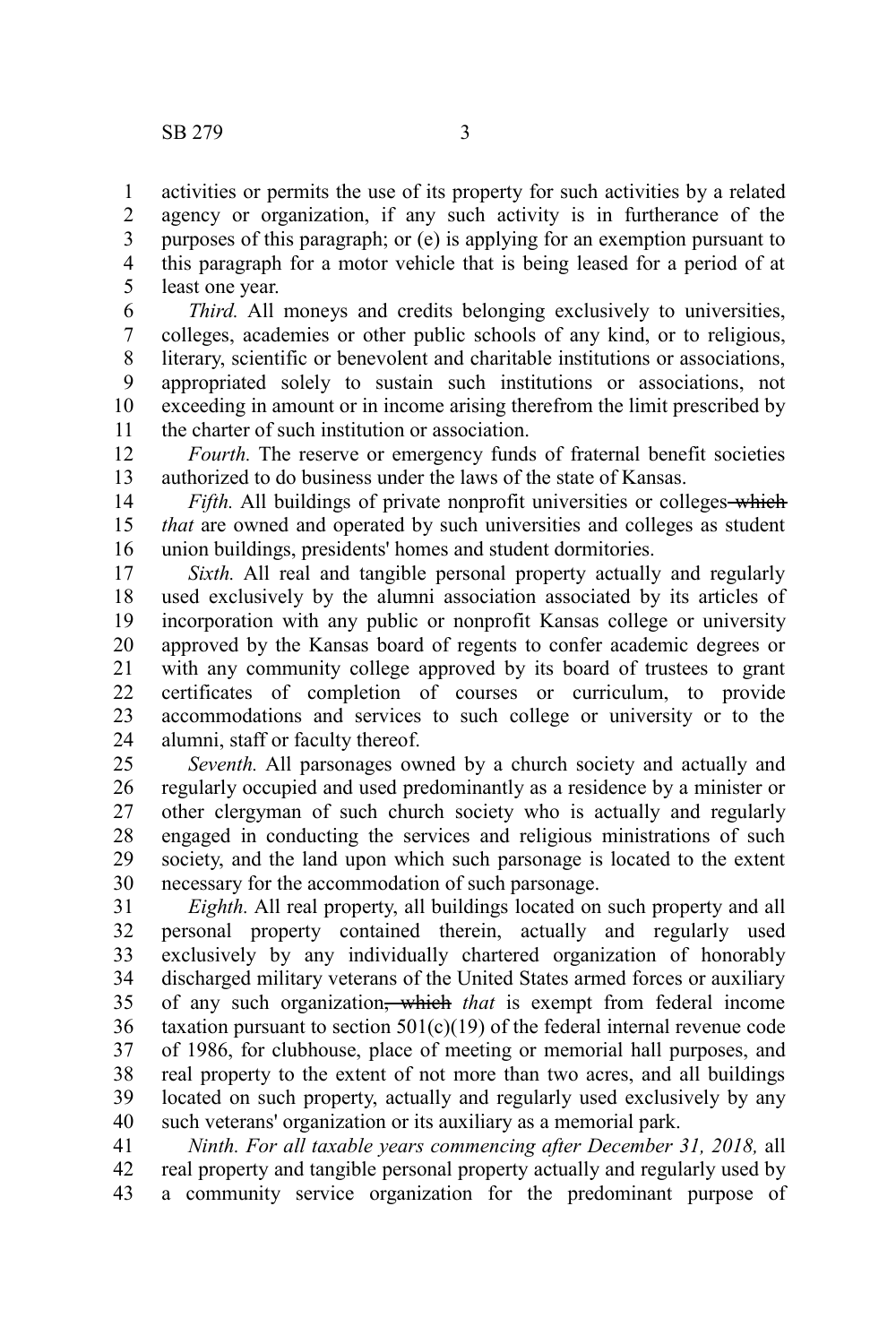providing humanitarian services, which *that* is owned and operated by a corporation organized not for profit *not-for-profit organization organized* under the laws of the state of Kansas or by a corporation organized not for profit under the laws of another state and duly admitted to engage in business in this state as a foreign not-for-profit corporation *organization* if: (a) The *officers,* directors *and members* of such corporation *organization* serve without pay for such services; (b) the corporation *organization* is operated in a manner which *that* does not result in the accrual of distributable profits, realization of private gain resulting from the payment of compensation in excess of a reasonable allowance for salary or other compensation for services rendered or the realization of any other form of private gain; (c) no officer, director or member of such-corporation*organization* has any pecuniary interest in the property for which exemption is claimed; (d) the corporation *organization* is organized for the purpose of providing humanitarian services; (e) the actual use of property for which an exemption is claimed must be substantially and predominantly related to the purpose of providing humanitarian services, except that, the use of such property for a nonexempt purpose-which *that* is minimal in scope and insubstantial in nature shall not result in the loss of exemption if such use is incidental to the purpose of providing humanitarian services by the corporation *organization*; (f) the corporation *organization* is exempt from federal income taxation pursuant to section  $501(c)(3)$  of the internal revenue code of 1986; and (g) contributions to the corporation *organization* are deductible under the Kansas income tax act. As used in this clause, "humanitarian services" means the conduct of activities which *that* substantially and predominantly meet a demonstrated community need and which *that* improve the physical, mental, social, cultural or spiritual welfare of others or the relief, comfort or assistance of persons in distress or any combination thereof including, but not limited to, health and recreation services, child care, individual and family counseling, employment and training programs for handicapped persons and meals or feeding programs. Notwithstanding any other provision of this clause, motor vehicles shall not be exempt hereunder*,* unless such vehicles are exclusively used for the purposes described therein, except that the use of any such vehicle for the purpose of participating in a coordinated transit district in accordance with the provisions of K.S.A. 75- 5032 through 75-5037, and amendments thereto, or K.S.A. 75-5051 through 75-5058, and amendments thereto, shall be deemed as exclusive use. 1 2 3 4 5 6 7 8 9 10 11 12 13 14 15 16 17 18 19 20 21 22 23 24 25 26 27 28 29 30 31 32 33 34 35 36 37 38 39

*Tenth.* For all taxable years commencing after December 31, 1986, any building, and the land upon which such building is located to the extent necessary for the accommodation of such building, owned by a church or nonprofit religious society or order which *that* is exempt from federal 40 41 42 43